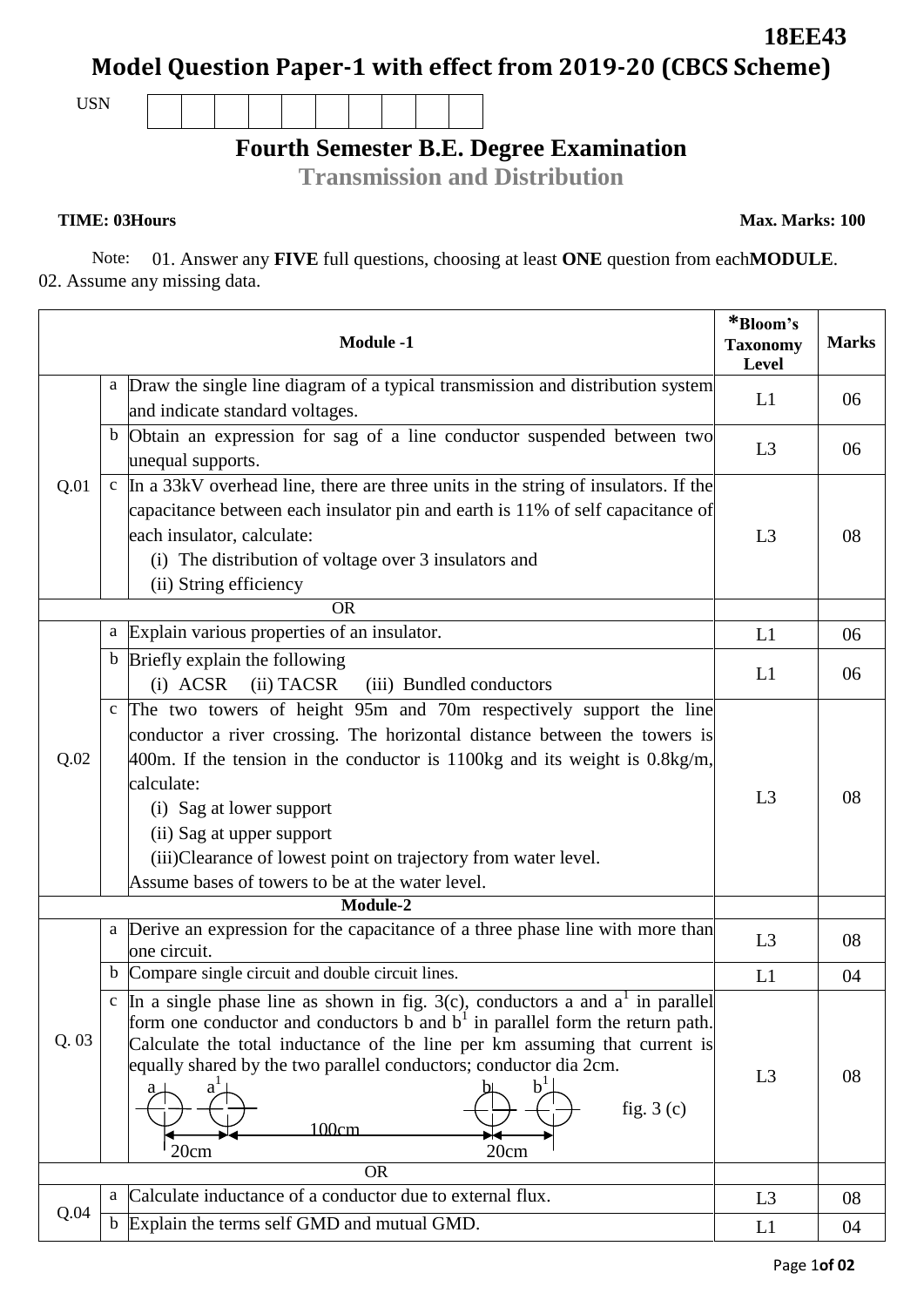| ' '<br>2<br>$\blacksquare$ | EJ | п.<br>н<br>- עו |  |
|----------------------------|----|-----------------|--|
|                            |    |                 |  |

|           | c  A 3- phase, 50 Hz, 66kV overhead line conductors are placed in a horizontal<br>plane as shown in fig. 4 (c). The conductor diameter is 1.25cm. The line<br>length is 100km. Calculate the capacitance per phase and charging current per<br>phase. Assume complete transposition of the lines.<br>2m<br>Fig $4(c)$<br>A                                                                                                                          | L <sub>3</sub> | 06 |
|-----------|-----------------------------------------------------------------------------------------------------------------------------------------------------------------------------------------------------------------------------------------------------------------------------------------------------------------------------------------------------------------------------------------------------------------------------------------------------|----------------|----|
|           |                                                                                                                                                                                                                                                                                                                                                                                                                                                     |                |    |
| Q.05      | a Derive an expression for A, B, C, D constants of a medium transmission line<br>using nominal $\pi$ method of analysis. Show that AD – BC = 1                                                                                                                                                                                                                                                                                                      | L <sub>3</sub> | 10 |
|           | b  A 3- $\varphi$ , 50 Hz transmission line has the following constants per phase R = 28 $\Omega$ ,<br>$X = 63\Omega$ , $Y = 4x10^{-4}$ mho. If the load at the receiving end is 75MVA at 0.8<br>pf lag with 132kV between lines, calculate the voltage, current and pf at the<br>sending end. Use nominal $\pi$ method.                                                                                                                            | L <sub>3</sub> | 10 |
| <b>OR</b> |                                                                                                                                                                                                                                                                                                                                                                                                                                                     |                |    |
| Q.06      | a Derive an expression for sending end voltage and sending end current of a<br>single phase medium transmission line employing nominal T method with the<br>help of vector diagram.                                                                                                                                                                                                                                                                 | L <sub>3</sub> | 10 |
|           | $\mathbf b$  A 3- phase transmission line is 400km long and supplies a load of 450MVA,<br>0.8 pf lagging at 346kV. The ABCD constants are<br>$A=D=0.8181\angle 1.3^{0}$ , B = 172.2 $\angle 84.2^{0}$ , C = 1.933 x 10 <sup>-3</sup> $\angle 90.4^{0}$ mho<br>Calculate Sending end current and percentage voltage drop at full load.Also<br>calculate receiving end line to neutral voltage at no load and sending end line<br>to neutral voltage. | L3             | 10 |